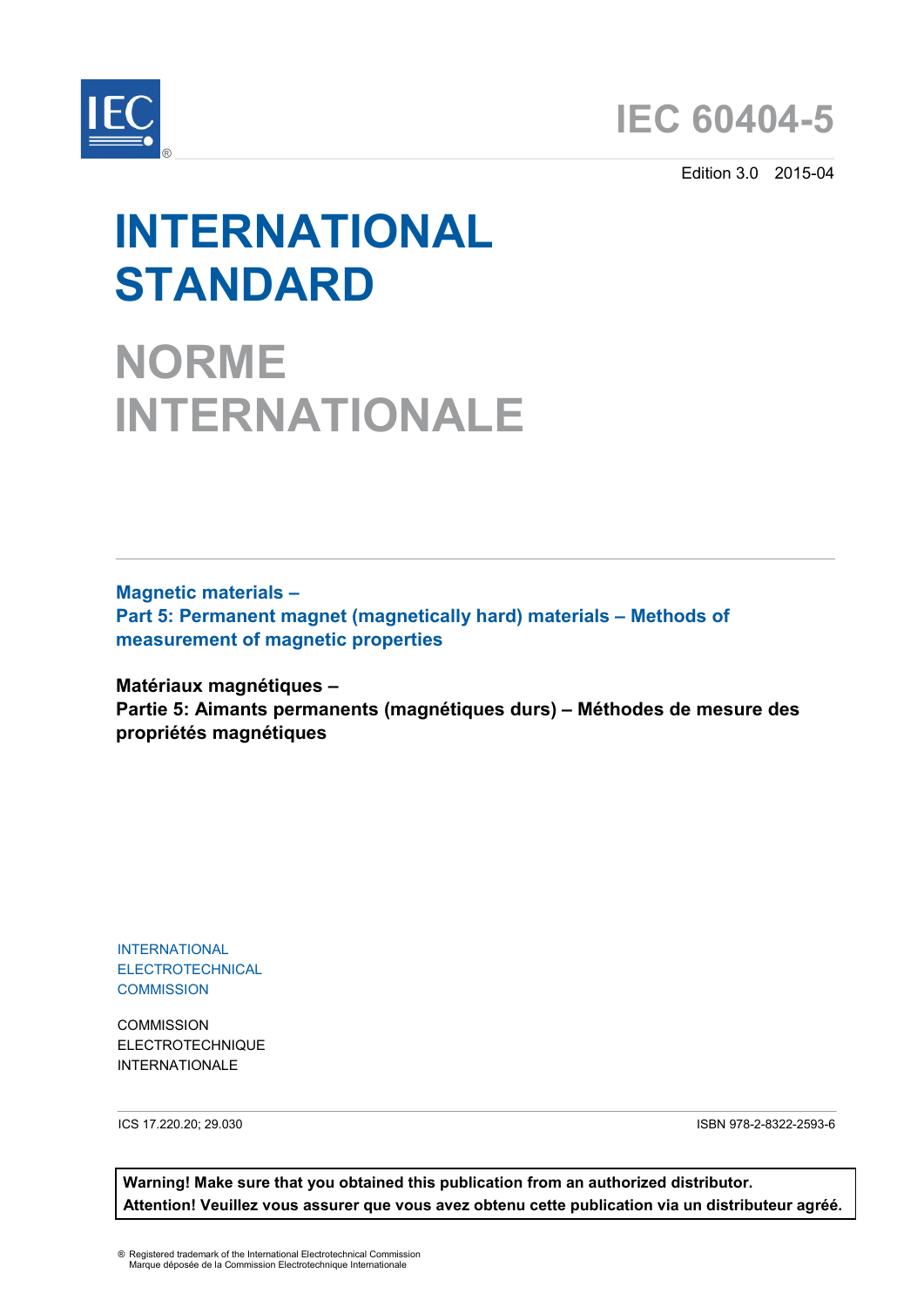# CONTENTS

| 1                 |                                                                                             |  |  |  |
|-------------------|---------------------------------------------------------------------------------------------|--|--|--|
| 2                 |                                                                                             |  |  |  |
| 3                 |                                                                                             |  |  |  |
| 4                 |                                                                                             |  |  |  |
| 4.1               |                                                                                             |  |  |  |
| 4.2               |                                                                                             |  |  |  |
| 4.3               |                                                                                             |  |  |  |
| 5                 |                                                                                             |  |  |  |
| 6                 |                                                                                             |  |  |  |
| 7                 |                                                                                             |  |  |  |
| 8                 |                                                                                             |  |  |  |
| 9                 |                                                                                             |  |  |  |
| 9.1               |                                                                                             |  |  |  |
| 9.2               | Principle of determination of the demagnetization curve, test specimen                      |  |  |  |
| 9.3               | Principle of determination of the demagnetization curve, test specimen                      |  |  |  |
|                   |                                                                                             |  |  |  |
| 10                |                                                                                             |  |  |  |
| 10.1              |                                                                                             |  |  |  |
| 10.2              |                                                                                             |  |  |  |
| 10.3              |                                                                                             |  |  |  |
| 10.4<br>11        | Determination of the recoil line and the recoil permeability 14                             |  |  |  |
| $12 \overline{ }$ |                                                                                             |  |  |  |
|                   | Annex A (normative) Influence of the air-gap between the test specimen and the pole         |  |  |  |
|                   |                                                                                             |  |  |  |
|                   | Annex B (informative) Influence of the ambient temperature on measurement results  18       |  |  |  |
|                   |                                                                                             |  |  |  |
|                   |                                                                                             |  |  |  |
|                   |                                                                                             |  |  |  |
|                   |                                                                                             |  |  |  |
|                   |                                                                                             |  |  |  |
|                   |                                                                                             |  |  |  |
|                   |                                                                                             |  |  |  |
|                   |                                                                                             |  |  |  |
|                   | Table 1 - Reproducibility of the measurement of the magnetic characteristics of             |  |  |  |
|                   |                                                                                             |  |  |  |
|                   |                                                                                             |  |  |  |
|                   | Table B.1 – Temperature coefficients of $B_r$ and $H_{c,j}$ of permanent magnet materials18 |  |  |  |
|                   |                                                                                             |  |  |  |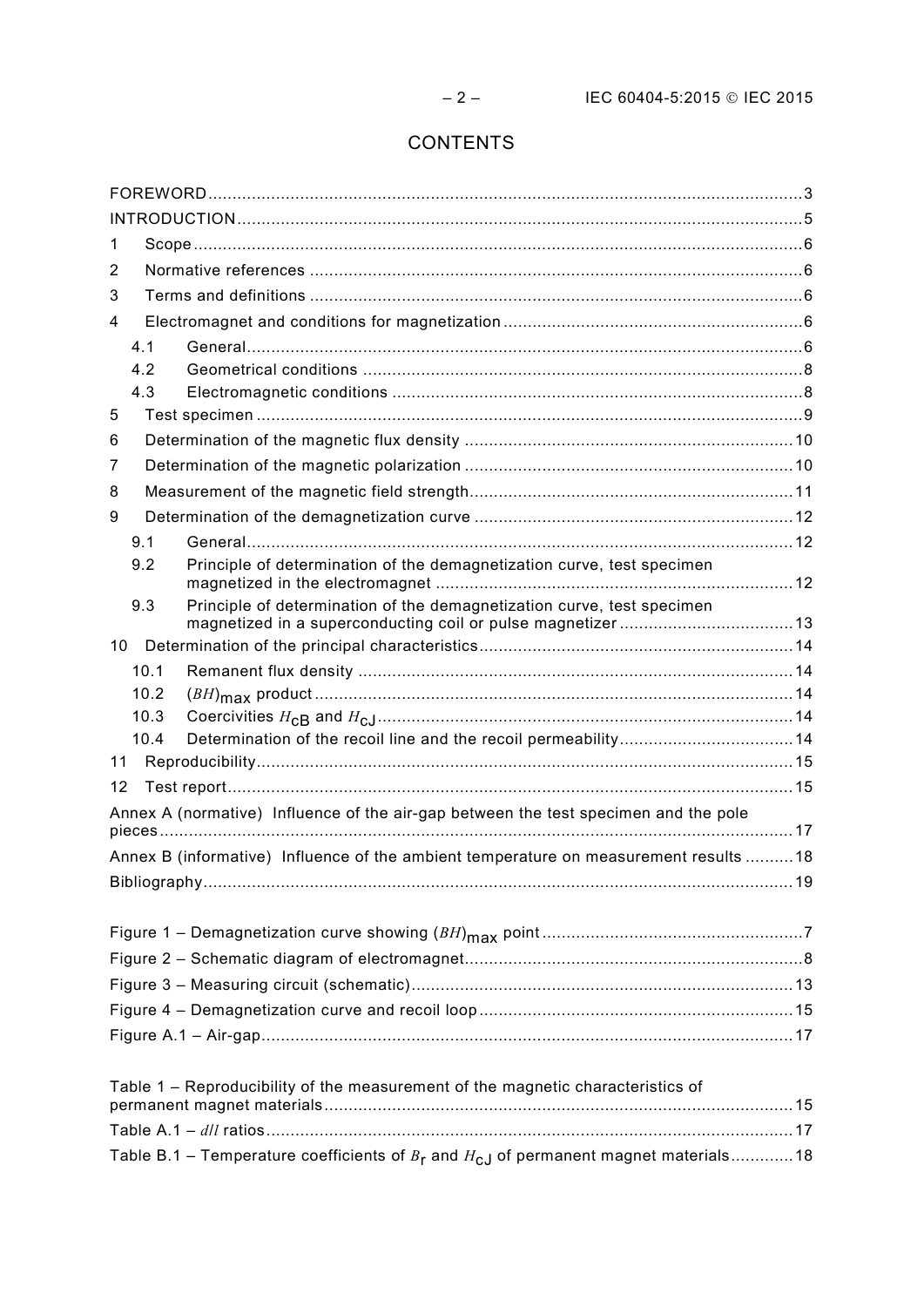# INTERNATIONAL ELECTROTECHNICAL COMMISSION

 $\overline{\phantom{a}}$ 

# **MAGNETIC MATERIALS –**

## **Part 5: Permanent magnet (magnetically hard) materials – Methods of measurement of magnetic properties**

#### FOREWORD

- <span id="page-2-0"></span>1) The International Electrotechnical Commission (IEC) is a worldwide organization for standardization comprising all national electrotechnical committees (IEC National Committees). The object of IEC is to promote international co-operation on all questions concerning standardization in the electrical and electronic fields. To this end and in addition to other activities, IEC publishes International Standards, Technical Specifications, Technical Reports, Publicly Available Specifications (PAS) and Guides (hereafter referred to as "IEC Publication(s)"). Their preparation is entrusted to technical committees; any IEC National Committee interested in the subject dealt with may participate in this preparatory work. International, governmental and nongovernmental organizations liaising with the IEC also participate in this preparation. IEC collaborates closely with the International Organization for Standardization (ISO) in accordance with conditions determined by agreement between the two organizations.
- 2) The formal decisions or agreements of IEC on technical matters express, as nearly as possible, an international consensus of opinion on the relevant subjects since each technical committee has representation from all interested IEC National Committees.
- 3) IEC Publications have the form of recommendations for international use and are accepted by IEC National Committees in that sense. While all reasonable efforts are made to ensure that the technical content of IEC Publications is accurate, IEC cannot be held responsible for the way in which they are used or for any misinterpretation by any end user.
- 4) In order to promote international uniformity, IEC National Committees undertake to apply IEC Publications transparently to the maximum extent possible in their national and regional publications. Any divergence between any IEC Publication and the corresponding national or regional publication shall be clearly indicated in the latter.
- 5) IEC itself does not provide any attestation of conformity. Independent certification bodies provide conformity assessment services and, in some areas, access to IEC marks of conformity. IEC is not responsible for any services carried out by independent certification bodies.
- 6) All users should ensure that they have the latest edition of this publication.
- 7) No liability shall attach to IEC or its directors, employees, servants or agents including individual experts and members of its technical committees and IEC National Committees for any personal injury, property damage or other damage of any nature whatsoever, whether direct or indirect, or for costs (including legal fees) and expenses arising out of the publication, use of, or reliance upon, this IEC Publication or any other IEC Publications.
- 8) Attention is drawn to the Normative references cited in this publication. Use of the referenced publications is indispensable for the correct application of this publication.
- 9) Attention is drawn to the possibility that some of the elements of this IEC Publication may be the subject of patent rights. IEC shall not be held responsible for identifying any or all such patent rights.

International Standard IEC 60404-5 has been prepared by IEC technical committee 68: Magnetic alloys and steels.

This third edition cancels and replaces the second edition published in 1993 and Amendment 1:2007. This edition constitutes a technical revision.

This edition includes the following significant technical changes with respect to the previous edition:

- adaption of the measurement methods and test conditions to newly introduced magnetically hard materials with coercivity values  $H_{c1}$  higher than 2 MA/m;
- update of the temperature conditions to allow the measurement of new materials with high temperature coefficients.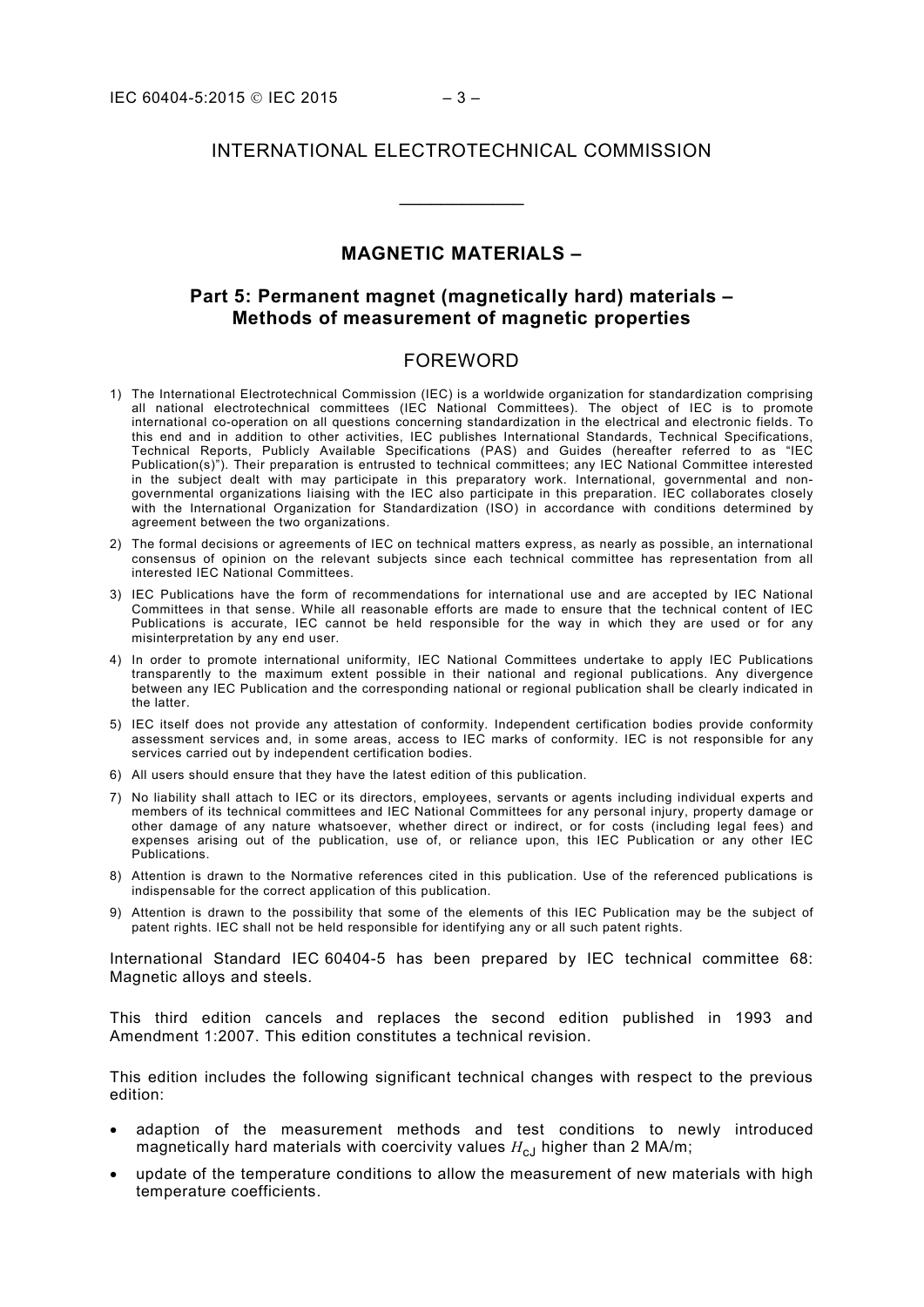The text of this standard is based on the following documents:

| <b>FDIS</b> | Report on voting |
|-------------|------------------|
| 68/497/FDIS | 68/505/RVD       |

Full information on the voting for the approval of this standard can be found in the report on voting indicated in the above table.

This publication has been drafted in accordance with the ISO/IEC Directives, Part 2.

A list of all parts in the IEC 60404 series, published under the general title *Magnetic materials*, can be found on the IEC website.

The committee has decided that the contents of this publication will remain unchanged until the stability date indicated on the IEC web site under "http://webstore.iec.ch" in the data related to the specific publication. At this date, the publication will be

- reconfirmed,
- withdrawn,
- replaced by a revised edition, or
- amended.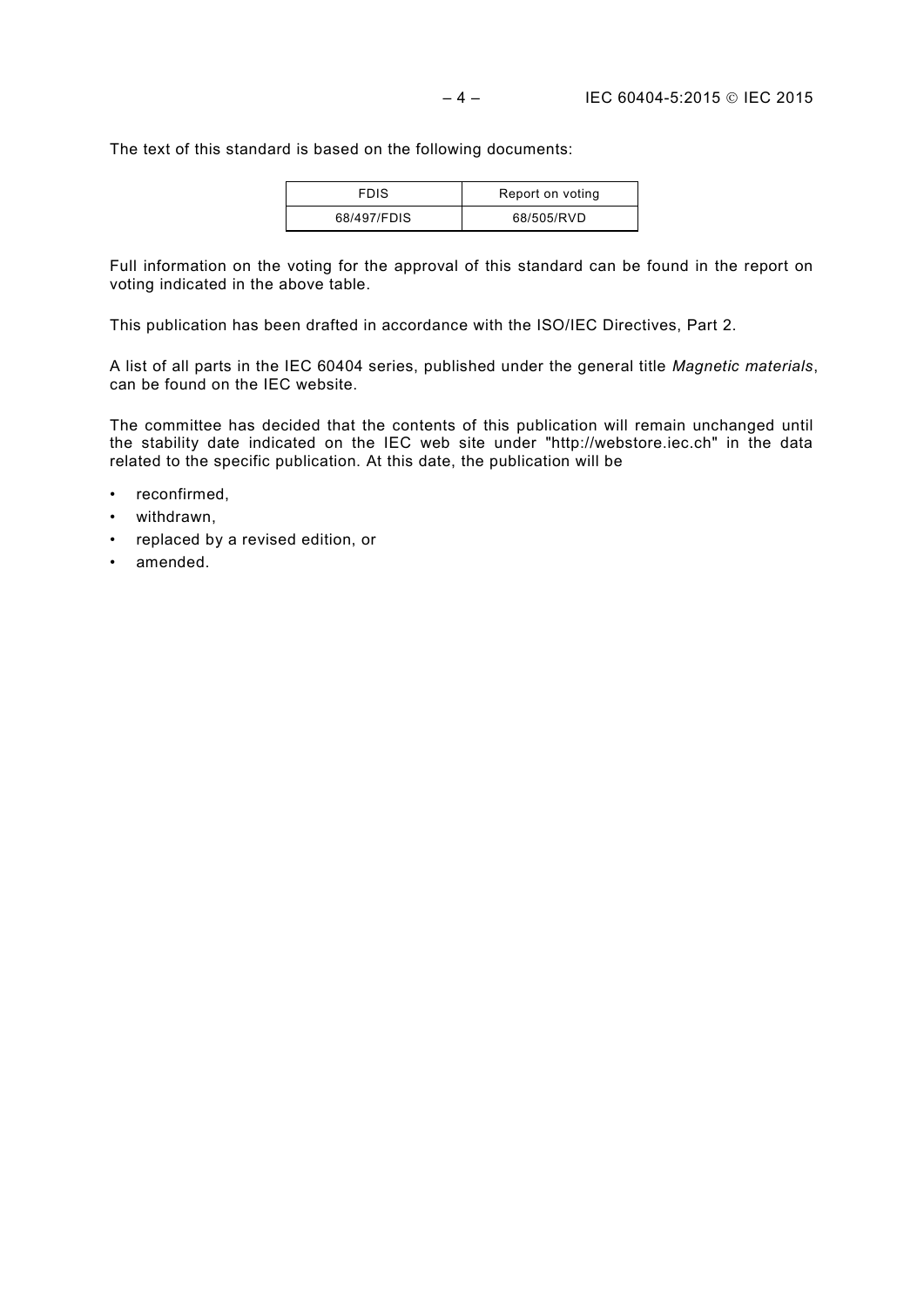## INTRODUCTION

<span id="page-4-0"></span>The previous edition of IEC 60404-5 was issued in October 1993 and amended in 2007. Since then, new applications of NdFeB sintered magnetic materials with intrinsic coercivity,  $H_{c,1}$ , higher than 2 MA/m for hybrid electric vehicles and fully electric vehicles have appeared. Thus, IEC TC68 decided in 2011 at their meeting in Ghent to revise IEC 60404-5.

For the measurement of the coercivity relating to polarization,  $H_{c,j}$ , at values higher than 2 MA/m and the measurement of magnetic properties at elevated temperatures, the methods described in the non-normative Technical Reports IEC TR 61807 and IEC TR 62331 can be considered.

The ambient temperature previously recommended was  $(23 \pm 5)$  °C. However, for permanent magnet materials such as NdFeB and hard ferrites that have large temperature coefficients, it is strongly recommended that the ambient temperature should be controlled within this range to  $\pm$  1 °C or better. It is desirable to apply this temperature recommendation for other hard magnet materials. This recommendation was already included in IEC 60404-5:1993/AMD1:2007.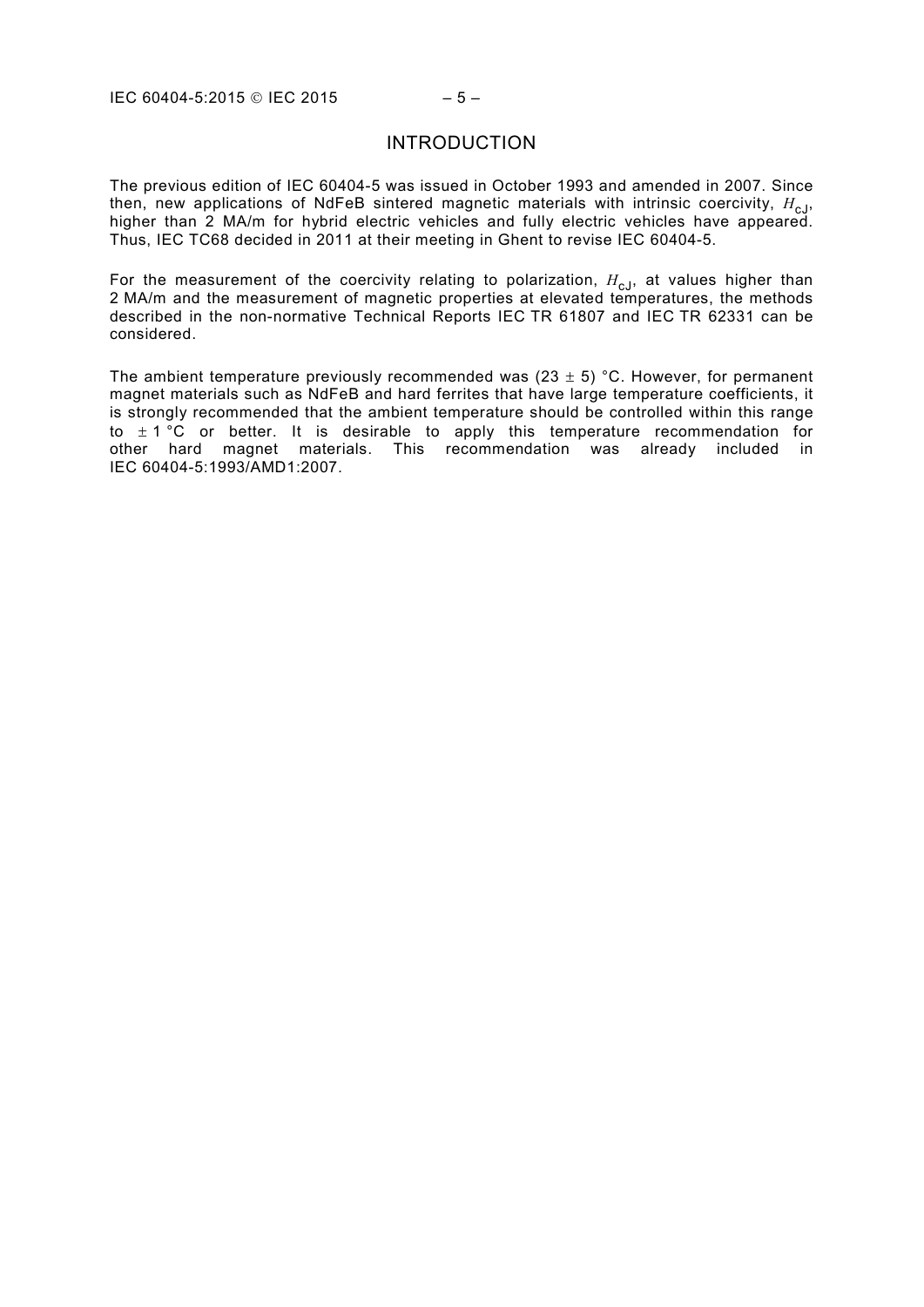# **MAGNETIC MATERIALS –**

# **Part 5: Permanent magnet (magnetically hard) materials – Methods of measurement of magnetic properties**

### <span id="page-5-0"></span>**1 Scope**

The purpose of this part of IEC 60404 is to define the method of measurement of the magnetic flux density, magnetic polarization and the magnetic field strength and also to determine the demagnetization curve and recoil line of permanent magnet materials, such as those specified in IEC 60404-8-1  $[1]$ <sup>1</sup>, the properties of which are presumed homogeneous throughout their volume.

The performance of a magnetic system is not only dependent on the properties of the permanent magnet material but also on the dimensions of the system, the air-gap and other elements of the magnetic circuit. The methods described in this part of IEC 60404 refer to the measurement of the magnetic properties in a closed magnetic circuit.

## <span id="page-5-1"></span>**2 Normative references**

The following documents, in whole or in part, are normatively referenced in this document and are indispensable for its application. For dated references, only the edition cited applies. For undated references, the latest edition of the referenced document (including any amendments) applies.

<span id="page-5-4"></span><span id="page-5-3"></span><span id="page-5-2"></span>IEC 60050 (all parts), *International Electrotechnical Vocabulary* (available at http:/[/www.electropedia.org\)](http://www.electropedia.org/)

\_\_\_\_\_\_\_\_\_\_\_\_\_\_

<span id="page-5-5"></span><sup>1</sup> Numbers in square brackets refer to the Bibliography.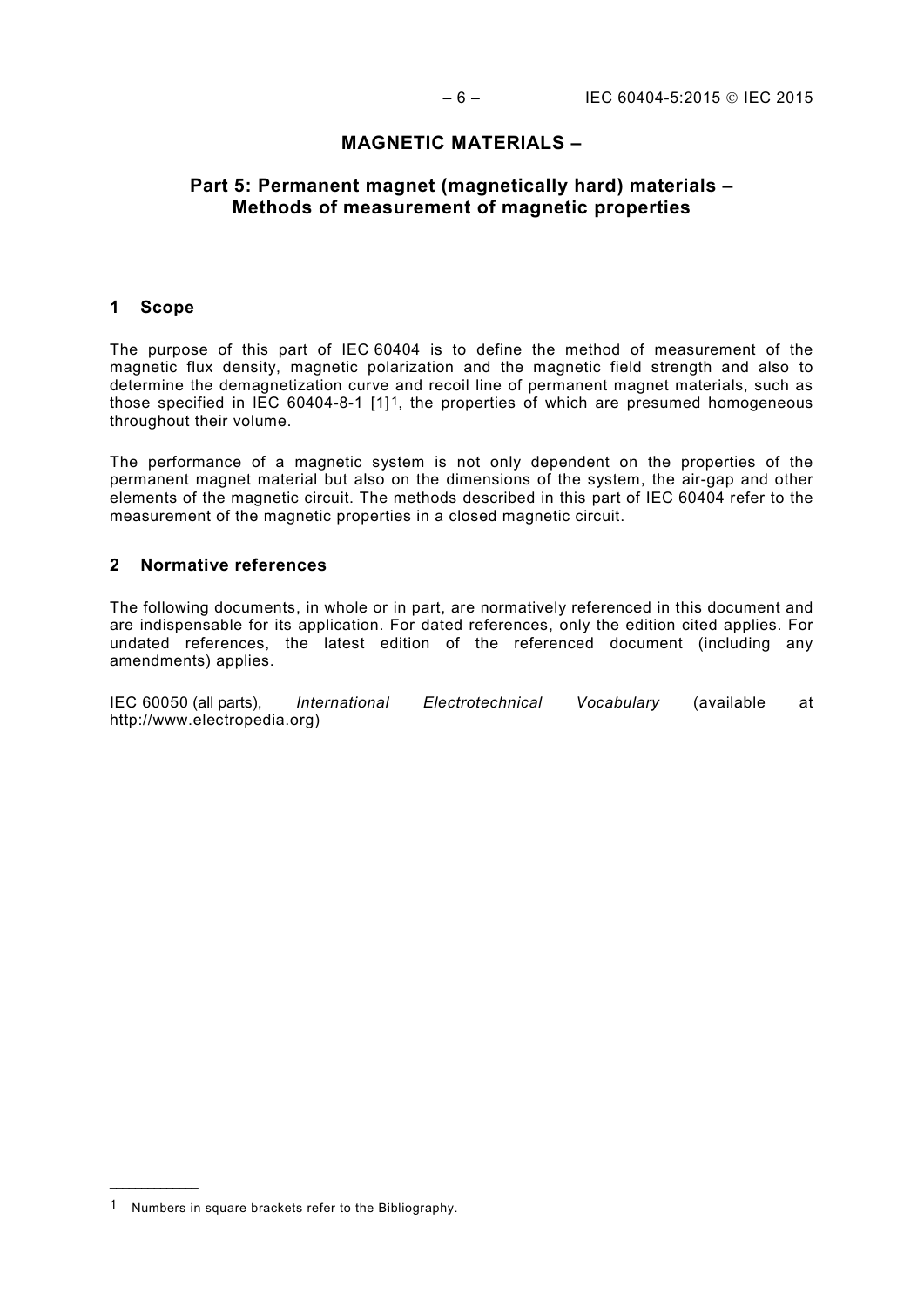# SOMMAIRE

| 1  |              |                                                                                                                                             |  |  |  |  |
|----|--------------|---------------------------------------------------------------------------------------------------------------------------------------------|--|--|--|--|
| 2  |              |                                                                                                                                             |  |  |  |  |
| 3  |              |                                                                                                                                             |  |  |  |  |
| 4  |              |                                                                                                                                             |  |  |  |  |
|    | 4.1          |                                                                                                                                             |  |  |  |  |
|    | 4.2          |                                                                                                                                             |  |  |  |  |
|    | 4.3          |                                                                                                                                             |  |  |  |  |
| 5  |              |                                                                                                                                             |  |  |  |  |
| 6  |              |                                                                                                                                             |  |  |  |  |
| 7  |              |                                                                                                                                             |  |  |  |  |
| 8  |              |                                                                                                                                             |  |  |  |  |
| 9  |              |                                                                                                                                             |  |  |  |  |
|    | 9.1          |                                                                                                                                             |  |  |  |  |
|    | 9.2          | Principe de détermination de la courbe de désaimantation, avec un<br>spécimen soumis aux essais aimanté dans l'électroaimant 30             |  |  |  |  |
|    | 9.3          | Principe de détermination de la courbe de désaimantation, avec un<br>spécimen soumis aux essais aimanté dans une bobine supraconductrice ou |  |  |  |  |
|    |              |                                                                                                                                             |  |  |  |  |
| 10 |              |                                                                                                                                             |  |  |  |  |
|    | 10.1<br>10.2 |                                                                                                                                             |  |  |  |  |
|    | 10.3         |                                                                                                                                             |  |  |  |  |
|    | 10.4         | Détermination de la droite de recul et de la perméabilité de recul 32                                                                       |  |  |  |  |
| 11 |              |                                                                                                                                             |  |  |  |  |
| 12 |              |                                                                                                                                             |  |  |  |  |
|    |              | Annexe A (normative) Influence de l'entrefer entre le spécimen soumis aux essais et                                                         |  |  |  |  |
|    |              |                                                                                                                                             |  |  |  |  |
|    |              | Annexe B (informative) Influence de la température ambiante sur les résultats de                                                            |  |  |  |  |
|    |              |                                                                                                                                             |  |  |  |  |
|    |              |                                                                                                                                             |  |  |  |  |
|    |              |                                                                                                                                             |  |  |  |  |
|    |              |                                                                                                                                             |  |  |  |  |
|    |              |                                                                                                                                             |  |  |  |  |
|    |              |                                                                                                                                             |  |  |  |  |
|    |              |                                                                                                                                             |  |  |  |  |
|    |              |                                                                                                                                             |  |  |  |  |
|    |              |                                                                                                                                             |  |  |  |  |
|    |              | Tableau 1 - Reproductibilité des mesures des caractéristiques magnétiques des                                                               |  |  |  |  |
|    |              |                                                                                                                                             |  |  |  |  |
|    |              |                                                                                                                                             |  |  |  |  |
|    |              | Tableau B.1 – Coefficients de température de $B_f$ et $H_{\text{c},J}$ de matériaux pour aimants                                            |  |  |  |  |
|    |              |                                                                                                                                             |  |  |  |  |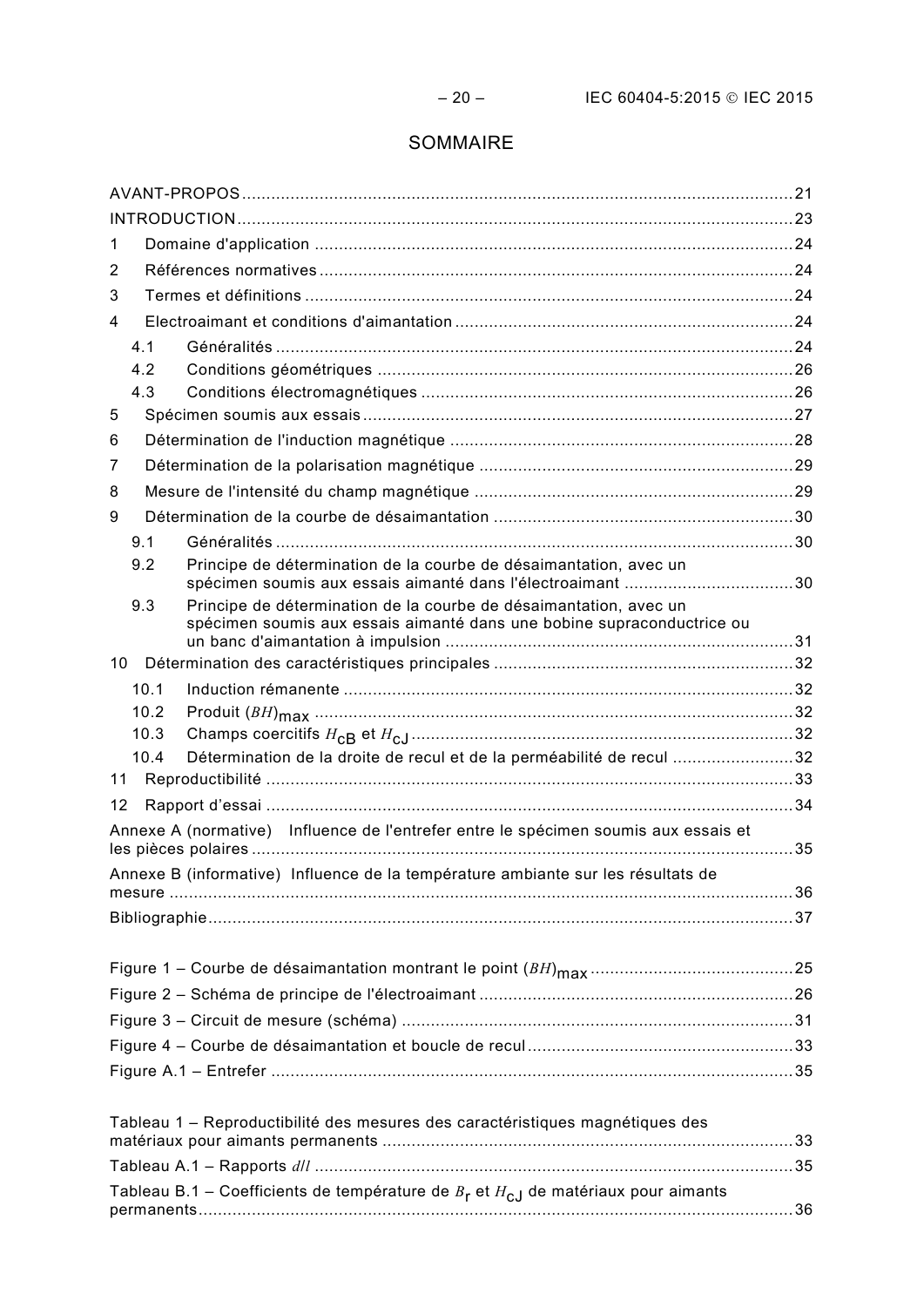## COMMISSION ÉLECTROTECHNIQUE INTERNATIONALE

\_\_\_\_\_\_\_\_\_\_\_\_

# **MATÉRIAUX MAGNÉTIQUES –**

# **Partie 5: Aimants permanents (magnétiques durs) – Méthodes de mesure des propriétés magnétiques**

## AVANT-PROPOS

- <span id="page-7-0"></span>1) La Commission Electrotechnique Internationale (IEC) est une organisation mondiale de normalisation composée de l'ensemble des comités électrotechniques nationaux (Comités nationaux de l'IEC). L'IEC a pour objet de favoriser la coopération internationale pour toutes les questions de normalisation dans les domaines de l'électricité et de l'électronique. A cet effet, l'IEC – entre autres activités – publie des Normes internationales, des Spécifications techniques, des Rapports techniques, des Spécifications accessibles au public (PAS) et des Guides (ci-après dénommés "Publication(s) de l'IEC"). Leur élaboration est confiée à des comités d'études, aux travaux desquels tout Comité national intéressé par le sujet traité peut participer. Les organisations internationales, gouvernementales et non gouvernementales, en liaison avec l'IEC, participent également aux travaux. L'IEC collabore étroitement avec l'Organisation Internationale de Normalisation (ISO), selon des conditions fixées par accord entre les deux organisations.
- 2) Les décisions ou accords officiels de l'IEC concernant les questions techniques représentent, dans la mesure du possible, un accord international sur les sujets étudiés, étant donné que les Comités nationaux de l'IEC intéressés sont représentés dans chaque comité d'études.
- 3) Les Publications de l'IEC se présentent sous la forme de recommandations internationales et sont agréées comme telles par les Comités nationaux de l'IEC. Tous les efforts raisonnables sont entrepris afin que l'IEC s'assure de l'exactitude du contenu technique de ses publications; l'IEC ne peut pas être tenue responsable de l'éventuelle mauvaise utilisation ou interprétation qui en est faite par un quelconque utilisateur final.
- 4) Dans le but d'encourager l'uniformité internationale, les Comités nationaux de l'IEC s'engagent, dans toute la mesure possible, à appliquer de façon transparente les Publications de l'IEC dans leurs publications nationales et régionales. Toutes divergences entre toutes Publications de l'IEC et toutes publications nationales ou régionales correspondantes doivent être indiquées en termes clairs dans ces dernières.
- 5) L'IEC elle-même ne fournit aucune attestation de conformité. Des organismes de certification indépendants fournissent des services d'évaluation de conformité et, dans certains secteurs, accèdent aux marques de conformité de l'IEC. L'IEC n'est responsable d'aucun des services effectués par les organismes de certification indépendants.
- 6) Tous les utilisateurs doivent s'assurer qu'ils sont en possession de la dernière édition de cette publication.
- 7) Aucune responsabilité ne doit être imputée à l'IEC, à ses administrateurs, employés, auxiliaires ou mandataires, y compris ses experts particuliers et les membres de ses comités d'études et des Comités nationaux de l'IEC, pour tout préjudice causé en cas de dommages corporels et matériels, ou de tout autre dommage de quelque nature que ce soit, directe ou indirecte, ou pour supporter les coûts (y compris les frais de justice) et les dépenses découlant de la publication ou de l'utilisation de cette Publication de l'IEC ou de toute autre Publication de l'IEC, ou au crédit qui lui est accordé.
- 8) L'attention est attirée sur les références normatives citées dans cette publication. L'utilisation de publications référencées est obligatoire pour une application correcte de la présente publication.
- 9) L'attention est attirée sur le fait que certains des éléments de la présente Publication de l'IEC peuvent faire l'objet de droits de brevet. L'IEC ne saurait être tenue pour responsable de ne pas avoir identifié de tels droits de brevets et de ne pas avoir signalé leur existence.

La Norme internationale IEC 60404-5 a été établie par le comité d'études 68 de l'IEC: Matériaux magnétiques tels qu'alliages et aciers.

Cette troisième édition annule et remplace la deuxième édition parue en 1993 et l'Amendement 1:2007. Cette édition constitue une révision technique.

Cette édition inclut les modifications techniques majeures suivantes par rapport à l'édition précédente:

• adaptation des méthodes de mesure et des conditions d'essai aux matériaux magnétiquement durs récemment introduits possédant un champ coercitif *H<sub>cJ</sub>* supérieur à 2 MA/m;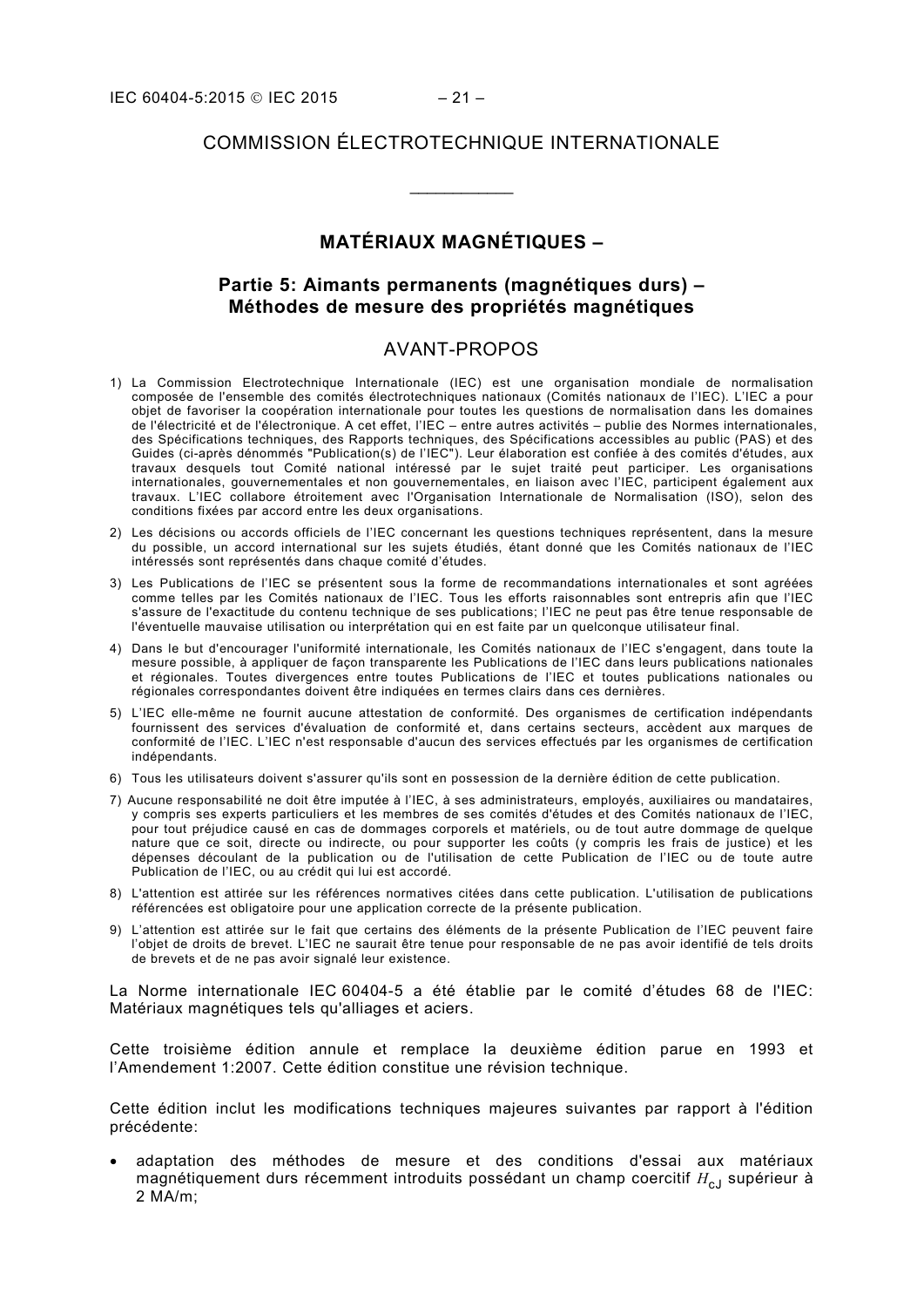• mise à jour des conditions de température, afin de permettre la mesure de nouveaux matériaux avec des coefficients de température élevés.

Le texte de cette norme est issu des documents suivants:

| <b>FDIS</b> | Rapport de vote |
|-------------|-----------------|
| 68/497/FDIS | 68/505/RVD      |

Le rapport de vote indiqué dans le tableau ci-dessus donne toute information sur le vote ayant abouti à l'approbation de cette norme.

Cette publication a été rédigée selon les Directives ISO/IEC, Partie 2.

Une liste de toutes les parties de la série IEC 60404, publiées sous le titre général *Matériaux magnétiques,* peut être consultée sur le site web de l'IEC.

Le comité a décidé que le contenu de cette publication ne sera pas modifié avant la date de stabilité indiquée sur le site web de l'IEC sous "http://webstore.iec.ch" dans les données relatives à la publication recherchée. A cette date, la publication sera

- reconduite,
- supprimée,
- remplacée par une édition révisée, ou
- amendée.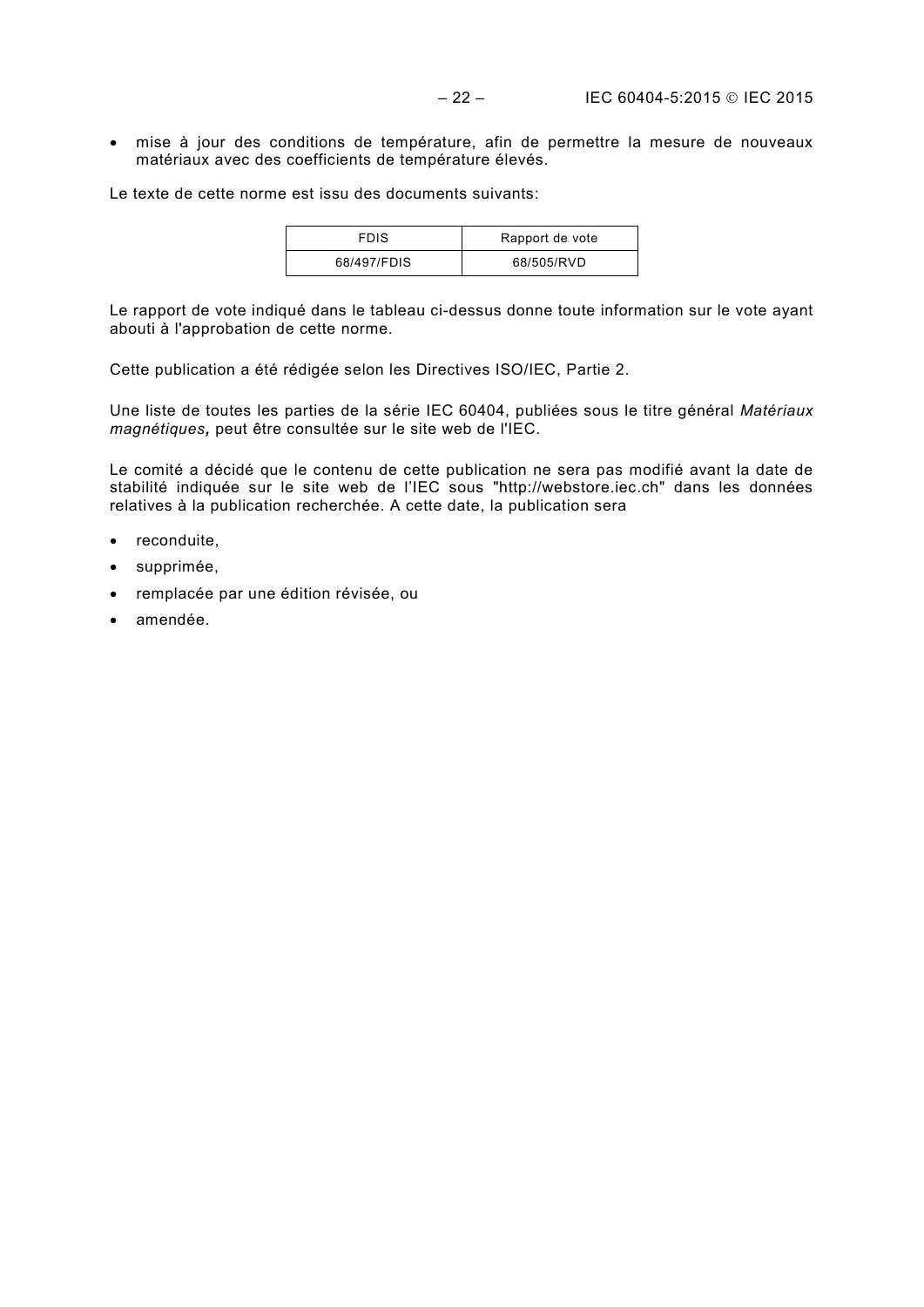## INTRODUCTION

<span id="page-9-0"></span>L'édition précédente de l'IEC 60404-5 a été publiée en octobre 1993 et modifiée en 2007. Depuis, de nouvelles applications des matériaux magnétiques au NdFeB fritté présentant un champ coercitif intrinsèque, *H*cJ, supérieur à 2 MA/m destinés aux véhicules électriques hybrides et aux véhicules entièrement électriques sont apparues. Ainsi, lors de la réunion de Gand en 2011, le CE 68 de l'IEC a décidé de réviser l'IEC 60404-5.

Pour la mesure du champ coercitif se rapportant à la polarisation,  $H_{cJ}$ , de valeur supérieure à 2 MA/m et pour la mesure des propriétés magnétiques à des températures élevées, on peut utiliser les méthodes décrites dans les rapports techniques non normatifs IEC TR 61807 et IEC TR 62331.

Auparavant, la température ambiante recommandée était  $(23 \pm 5)$  °C. Toutefois, pour les matériaux pour aimants permanents tels que le NdFeB et les ferrites dures de coefficients de température élevés, il est fortement recommandé que la température ambiante soit contrôlée dans les limites de cette plage avec une précision de  $\pm$  1 °C ou plus. Il est souhaitable d'appliquer cette recommandation de température pour d'autres matériaux pour aimants durs. Cette recommandation figurait déjà dans l'IEC 60404-5:1993/AMD1:2007.